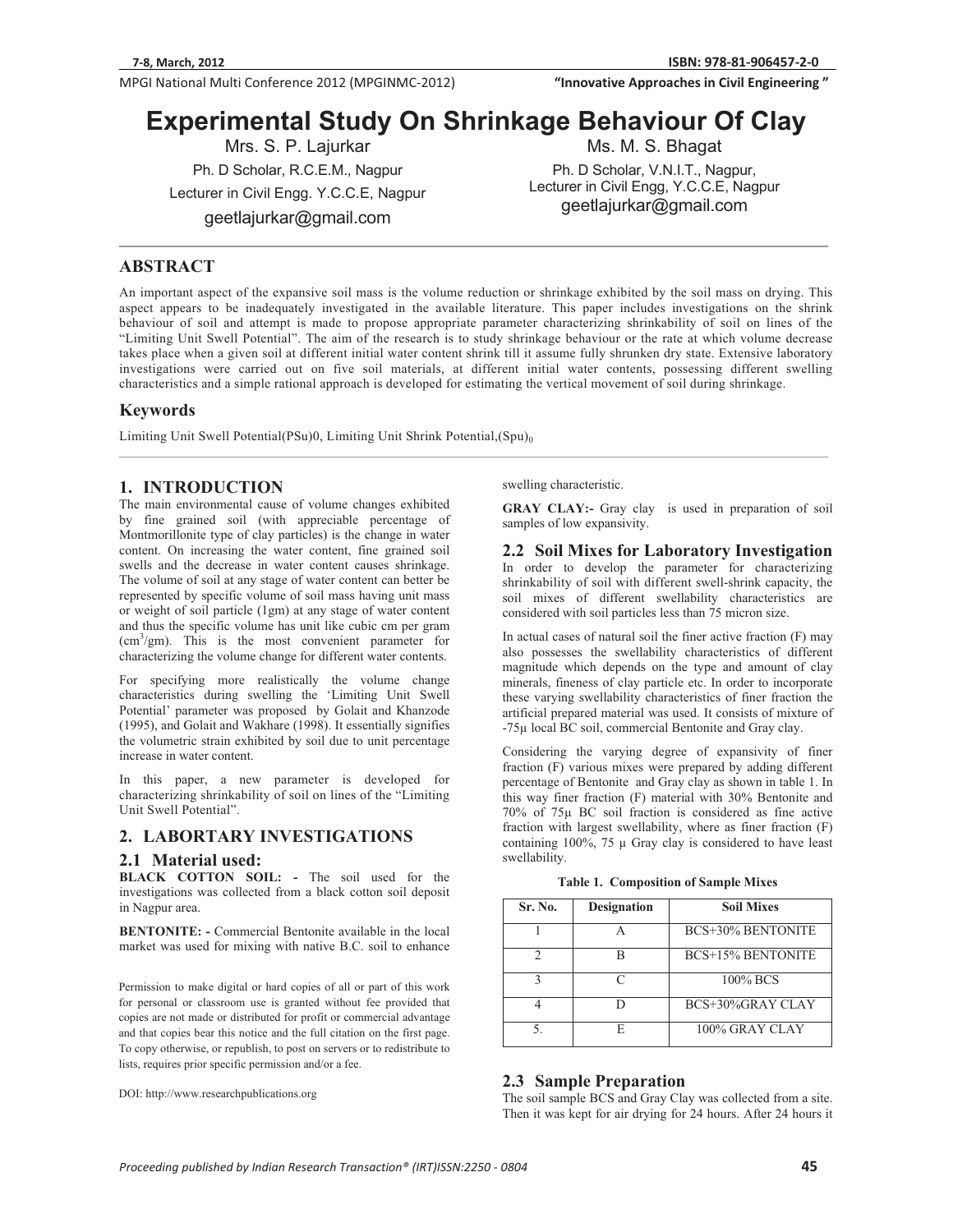#### **MPGI National Multi Conference 2012 (MPGINMC-2012) <b>The Conference of City Conference 2012** (MPGINMC-2012) **The Conference of City Conference 2012** (MPGINMC-2012) **81-906457-2-0 "InnovativeApproachesinCivilEngineering"**

was soaked with water to form slurry and the slurry was sieved through 75 μ. Then the slurry passing through 75 μ was kept steady for 1 to 2 days in the tub. The water from the tub was removed by siphoning. The wet soil was oven dried at 105°C. Then it was pulverized with help of mallet. The pulverized soil was then sieved through 1 mm. sieve. The soil sample thus obtained was stored for further use.

Commercial and pure Bentonite available in local market was used for preparing finer fraction (F). Individual samples were prepared by considering weights of different material as indicated in table no 1.

On above mentioned five samples of soils volume change behaviour test (Shrinkage Test) were performed.

#### **3. PARAMETERS Calculated**

From the investigation the following values for all soils are calculated

SHRINKAGE TEST

- -Initial water content  $(w<sub>i</sub>)$
- -Initial dry unit weight ( $\gamma_{di}$ )
- $\bullet$ Water content on shrinkage limit (ws)
- -Initial specific volume  $(v_i)$
- -• Specific volume on full drying  $(v_d)$  (cm<sup>3</sup>/gm)

The evaluated values of 'Limiting Unit Shrink Potential' are given in table 2. The evaluated values which are considered inconsistent are highlighted by **\***.

### **4. CHARACTERISTICS OF VOLUME CHANGE ON SHRINKING**

The samples of all soils at different initial water content were allowed to freely shrink till fully dry state. The volume change (reduction) of soil during this process is proposed to be characterized by a parameter with the similar logic as used in characterizing the volume change during swelling. Hence by applying the same logic used in defining 'Limiting Unit Swell Potential' (Psu)<sub>0,</sub> a parameter termed as 'Limiting Unit Shrink Potential'  $(S_{Pu})_0$  can be expressed as volumetric strain (during shrinking) due to unit percent reduction in water content.

Thus,



It is to be noted that volume of any wet fine grained soil reduces up to only its shrinkage limit on reduction in water content. During further water content reduction below shrinkage limit the volume of the soil mass remains constant till it attains fully dry state at zero water content. Considering this fact the water content change from initial water content till water content nearer to shrinkage limit needs to be considered in evaluating  $(S_{Pu})_0$ . With this consideration,  $(S_{Pu})_0$  can be expressed as,

$$
\frac{\binom{N}{N}}{\left\langle w_1 - w_2 \right\rangle^2}
$$

2

The data on specific volumes of soil at initial state and at fully shrunken dry state can be utilized to get the percent volumetric strain (reduction) as under

$$
\frac{V}{V} = \frac{V_1 - V_4}{V_4}
$$

Thus, the 'Limiting Unit Shrink Potential' can be expressed as

$$
\langle s_{\mu u} \rangle_{\rm c} = \frac{v_{\rm i} - v_{\rm d}}{v_{\rm d} \Delta w}
$$

The values of  $(S_{Pu})$  so calculated for all the cases are shown in table 3. It is seen that these values in some cases appears to be inconsistent which might be due to some procedural errors in finding initial specific volume.

#### Table 3. (Spu) 0 values of Sample A, B, C, D and E.

| Soil        | $W_i$  | $(Spu)_0$ | Avg (Spu) <sub>0</sub> |
|-------------|--------|-----------|------------------------|
|             | 35.870 | 1.648*    |                        |
| A           | 30.476 | 1.926     | 1.899                  |
|             | 19.380 | 1.872     |                        |
|             | 23.793 | 1.946     |                        |
| B           | 21.326 | 2.054     | 2.000                  |
|             | 16.825 | $1.011*$  |                        |
|             | 26.250 | 1.677     |                        |
| $\mathbf C$ | 24.121 | $2.274*$  | 1.925                  |
|             | 18.902 | 2.182     |                        |
|             | 30.172 | 1.859     |                        |
| D           | 22.059 | 1.61      | 1.735                  |
|             | 24.286 | 0.677     |                        |
| E           | 20.00  | 1.117     | 0.883                  |
|             | 17.47  | 0.857     |                        |
|             | 15.217 | 1.399*    |                        |

\* indicate inconsistent values therefore neglected

#### **5. CONCLUSION**

Analysis of the results of laboratory investigations carried out on expansive soil led to the following broad conclusions:

- - A newly proposed parameter 'unit shrink potential' appropriately characterizes the shrinking behavior of expansive soil.
- $\bullet$  This 'unit shrink potential' have important relevance in predicting cyclic volumetric changes exhibited by any natural or manmade soil mass.
- - Shrinkage behaviour or the rate at which volume decrease takes place when a given soil at initial water content shrink till it assume fully shrunken dry state.